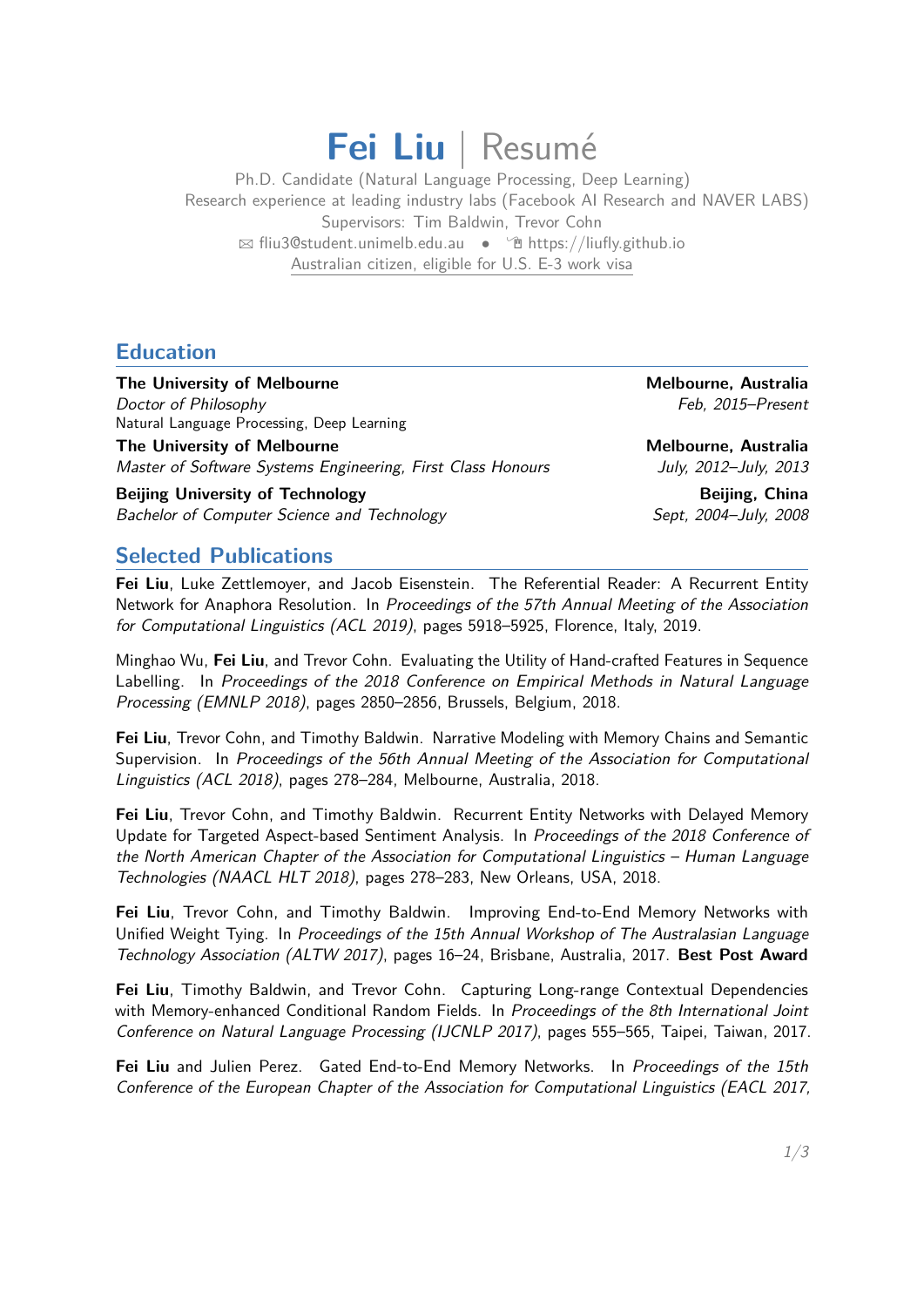also presented at NIPS 2016 Let's Discuss: Learning Methods for Dialogue workshop), pages 1–10, Valencia, Spain, 2017.

**Fei Liu**, Julien Perez, and Scott Nowson. A Language-independent and Compositional Model for Personality Trait Recognition from Short Texts. In Proceedings of the 15th Conference of the European Chapter of the Association for Computational Linguistics (EACL 2017), pages 754–764, Valencia, Spain, 2017.

Julien Perez and **Fei Liu**. Dialog State Tracking, A Machine Reading Approach using Memory Network. In Proceedings of the 15th Conference of the European Chapter of the Association for Computational Linguistics (EACL 2017), pages 305–314, Valencia, Spain, 2017.

**Fei Liu**, Alistair Moffat, Timothy Baldwin, and Xiuzhen Zhang. Quit While Ahead: Evaluating Truncated Rankings. In Proceedings of 39th International ACM SIGIR Conference on Research and Development in Information Retrieval (SIGIR 2016), pages 953–956, Pisa, Italy, 2016.

## **Experience**

#### **Facebook AI Research Seattle, USA**

Research Intern Sept, 2018–Jan, 2019 **Research Topic and Achievements:** Coreference resolution, memory-enhanced deep learning models, paper published at ACL 2019

#### **The University of Melbourne Community Community Community Community Community Community Community Community Community Community Community Community Community Community Community Community Community Community Community Com**

Research Assistant (Casual) and the control of the May, 2017–Aug, 2017

**Research Duties:** Responsible for implementing a bi-directional LSTM-CRF model for sequential tagging tasks in low-resource languages for the DARPA-funded LORELEI project in collaboration with CMU.

**Xerox Research Centre Europe (now NAVER LABS Europe) Grenoble, France**

Research Intern May, 2016–Oct, 2016 **Research Topic and Achievements:** Memory Networks, deep learning approach for personality trait recognition, 3 papers published at EACL 2017

#### **Royal Melbourne Institute of Technology Communisty Communisty Communisty Communisty Communisty Communisty Communisty Communisty Communisty Communisty Communisty Communisty Communisty Communisty Communisty Communisty Commu**

Research Assistant (Casual) Sept, 2014–Feb, 2015 **Detailed Achievements:**

{ Sept 2014 – Feb 2015 Customized Search Engine for Industry Partner Managed to increase the accuracy of the query boundary detection process by 10% by applying machine learning techniques. Significantly improved the performance of the search engine (F-score from less than 10 to 55 by boosting precision substantially and factoring in translation probabilities to detect paraphrases).

**The University of Melbourne Community Community Community Community Community Community Community Community Community Community Community Community Community Community Community Community Community Community Community Com** 

Research Assistant (Casual) Sept, 2014–Dec, 2014

# **Hitachi Government & Public Corporation System Engineering, Ltd. Tokyo, Japan**

Software Engineer (Full-Time)  $Oct, 2008$ -June, 2012

 $\circ$  Participated (as a core developer) in the development of the GOOD-DESIGN-AWARD-winning and KIDS-DESIGN-AWARD-winning accessibility tool ZoomSight (No.1 in market share), a Japanese NLP web application for the vision impaired, capable of adding phonetic scripts to and reading the contents of HTML pages

## **Awards and Additional Certificates**

**Best Short Paper Award Communisties and Communisties and Tianjin, China** ACM SIGIR International Conference on the Theory of Information Retrieval Sept, 2018

2[/3](#page-2-0)